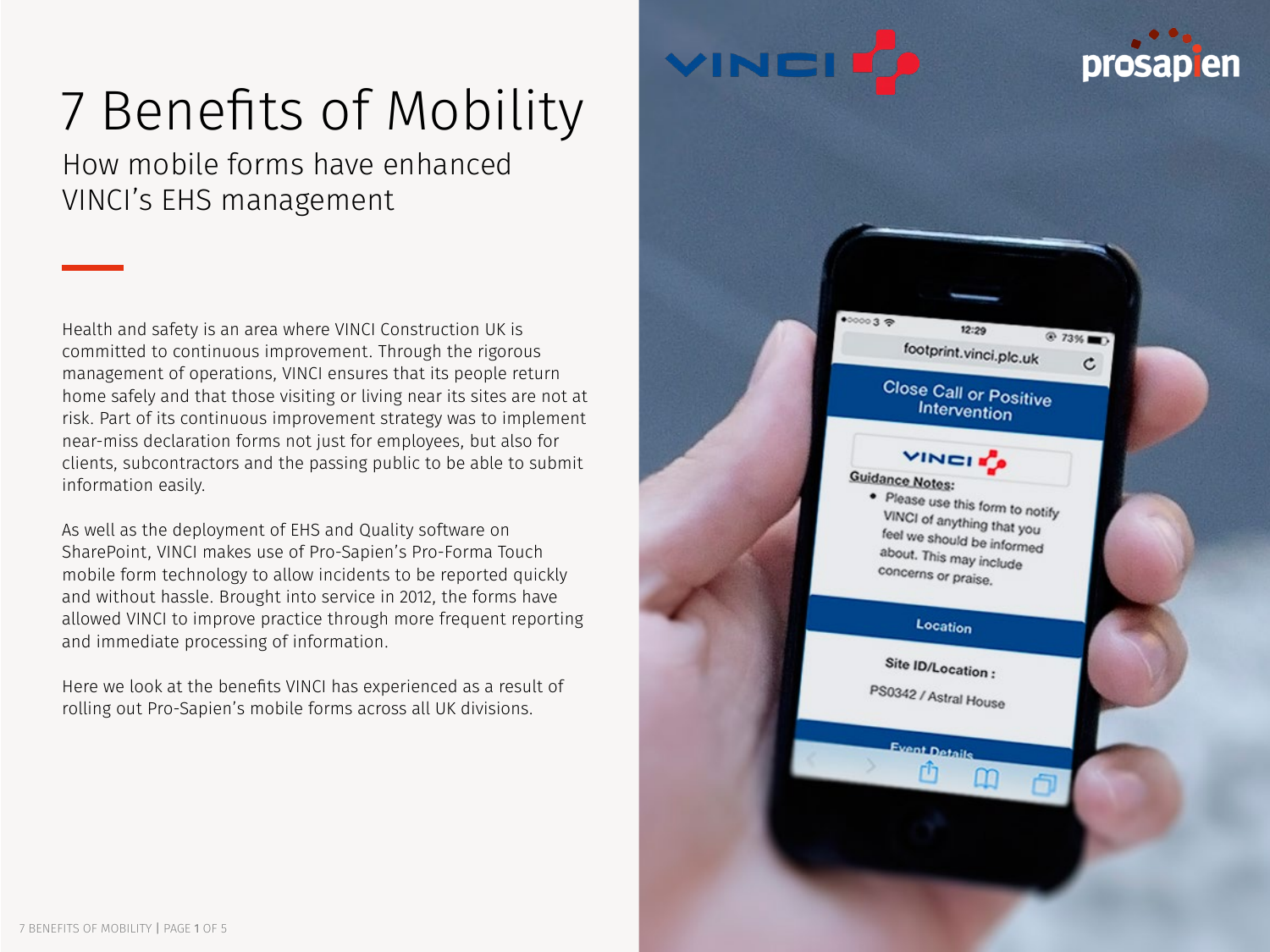## VINCI's personalized mobile forms can be easily used for reporting by employees and non-employees alike.

VINCI Construction UK is a national construction and facilities company, part of VINCI; a world leader in construction and civil engineering. At local level VINCI regional teams operate throughout the UK, offering a fully integrated service. VINCI chose Pro-Sapien to supply its EHS and Quality management systems due to the seamless integration with Office 365 and SharePoint that *HSEQ Innovate* - Pro-Sapien's flagship product provides to enterprises in high risk industries.

An important part of Pro-Sapien's solution for VINCI is the mobile form application for near-miss (close call) and positive intervention reporting, based on Pro-Sapien's Pro-Forma *Touch* technology. The app was rolled out in 2012 to reduce VINCI's accident frequency

rate, after VINCI identified problems that often arose with then current reporting procedures. With the whole UK division still using a paper-based reporting system, issues often occurred with forms not being filled in adequately, the length of time elapsed between incident and recording, the length of time it took to process reports and the cumbersome nature of paper reporting in general.

The main reason VINCI chose to go mobile with their EHS reporting was to allow non-employees, such as sub-contractors, clients and the public to also report issues, with the mobile forms being accessible without any need for a specific application.



#### Project Aims

- » Reduce accidents through the participation of all
- » Increase engagement in reporting near-misses (close calls)
- » Increase engagement within the transient workforce
- » Utilize existing hardware at no extra cost
- » Develop a shared vision across management and mobile operatives
- » Make use of modern technology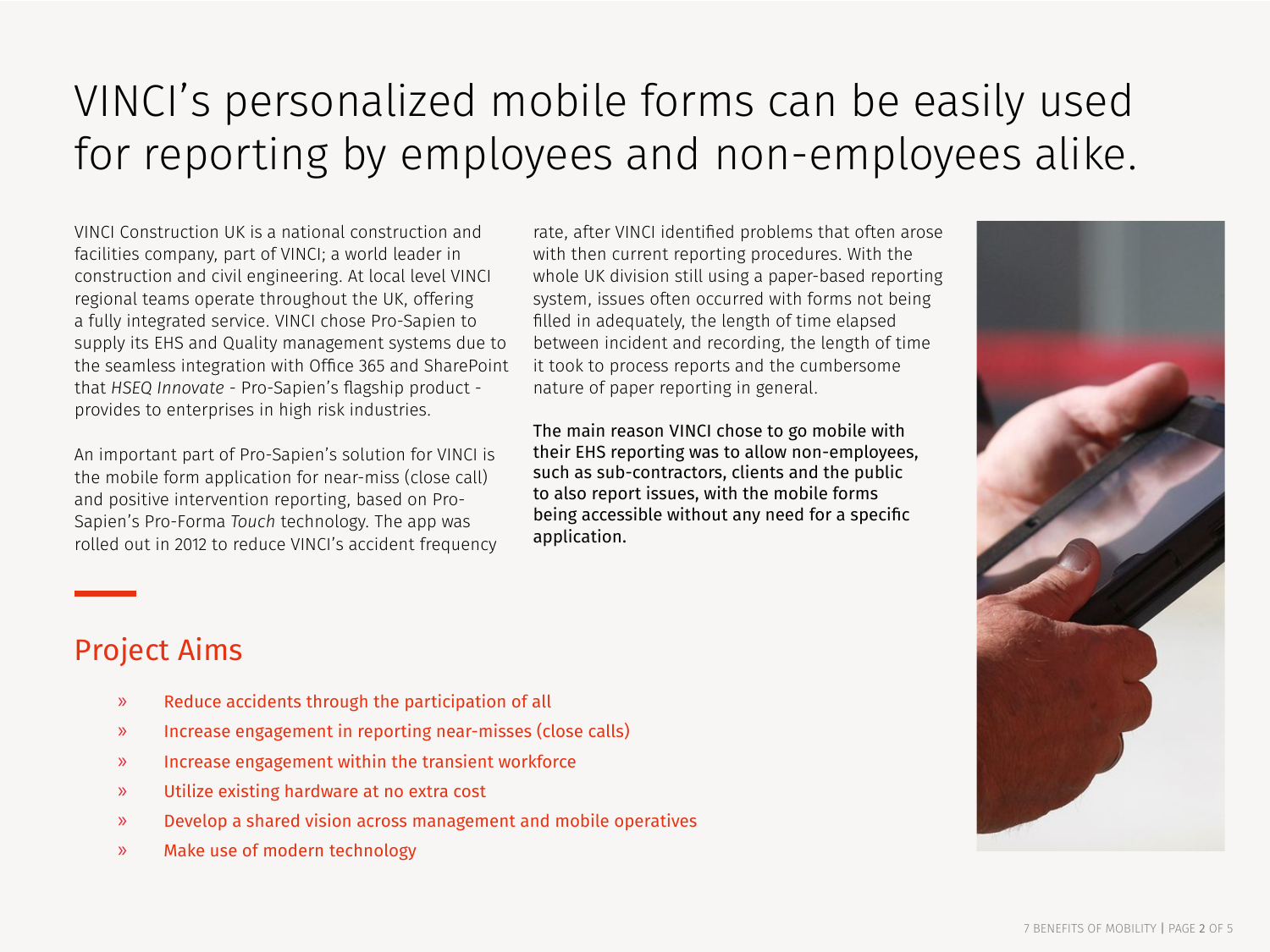### The widely accessible app has completely changed the way data is recorded within and reported to VINCI.

To meet VINCI's requirements, Pro-Sapien developed an app that would be accessible by and easy-to-use for both employees and non-employees. The app works with all mobile phone operating systems by using Responsive User Interface, meaning the forms resize to fit the screen they are being viewed on after being very simply downloaded by scanning the on-site QR code. VINCI was especially keen on this method so that users would not need to download a specific app for reporting, enabling a smooth process and removing barriers that would normally stop an external person being able to report an issue electronically. This level of accessibility was paramount in VINCI's requirements.

After a successful roll out to specific divisions, VINCI rolled out the solution across the UK and executed a large-scale launch of the new version during the VINCI Health and Safety Week 2014. Presenting Pro-Sapien's technology for an internal Innovation Award, VINCI highlighted key benefits and results it had seen as a result of the new mobile forms:

#### Results and Benefits

18 Aug 2014

 $12.3$ Servati Best Practice pic of Observation

- 1. Increase in reporting
- 2. Better quality information
- 3. A single point of collation of data across the divison
- 4. The worksite's EHS officer can intervene immediately upon recieving notifications
- 5. The app has been rolled out globally without issue
- 6. The volume of information and ease of processing means VINCI can identify potentially dangerous recurring situations and revise its prevention strategy accordingly
- 7. Clients, subcontractors and the passing public have been able to report issues conveniently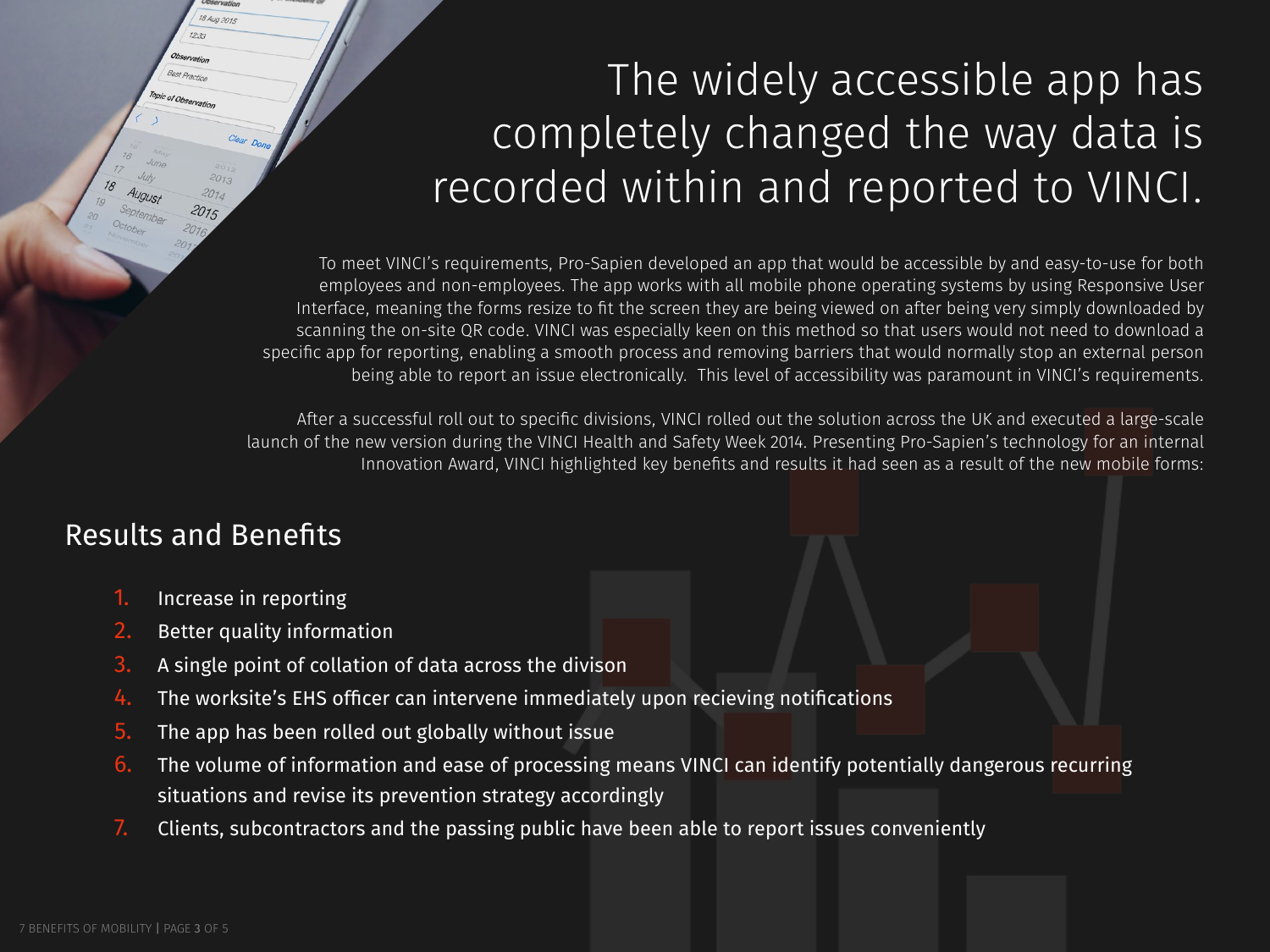### Innovation Awards

Impressed with what our technology has enabled it to achieve, VINCI has recognized Pro-Sapien twice in its annual Innovation Awards. In 2013 VINCI awarded Pro-Sapien's mobile forms the Materials, Processes and Techniques Prize, and in 2015 advances in the same technology were awarded the Special Jury Prize in the Dissemination category.

Since the app has been rolled out, an average of ten incidents are notified every week from each operation, allowing VINCI to continually develop and improve its health, safety and environmental incident prevention strategies.





VINCI's strategic approach to its EHS and Quality management demonstrates the bold and progressive commitment it has for the health and safety of all employees.

Supplying both employees and non-employees with a simple way of reporting close calls and positive interventions has resulted in a more streamlined, more efficient approach to health and safety. Following the success of Pro-Sapien's software within UK divisions, VINCI has chosen Pro-Sapien as one of its global EHS solutions providers.